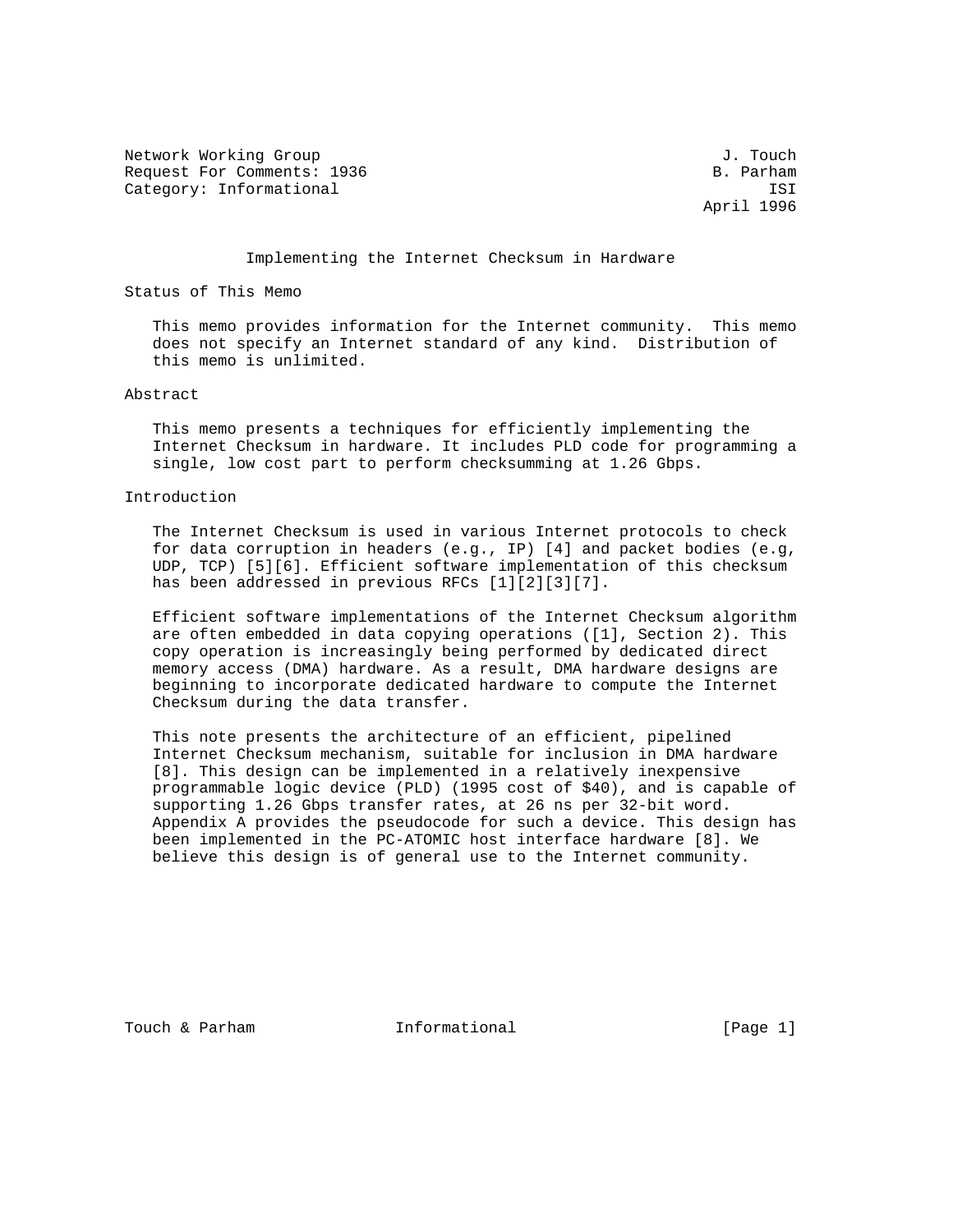The remainder of this document is organized as follows:

 Review of the Internet Checksum One's Complement vs. Two's Complement Addition Interfaces Summary Appendix A - PLD source code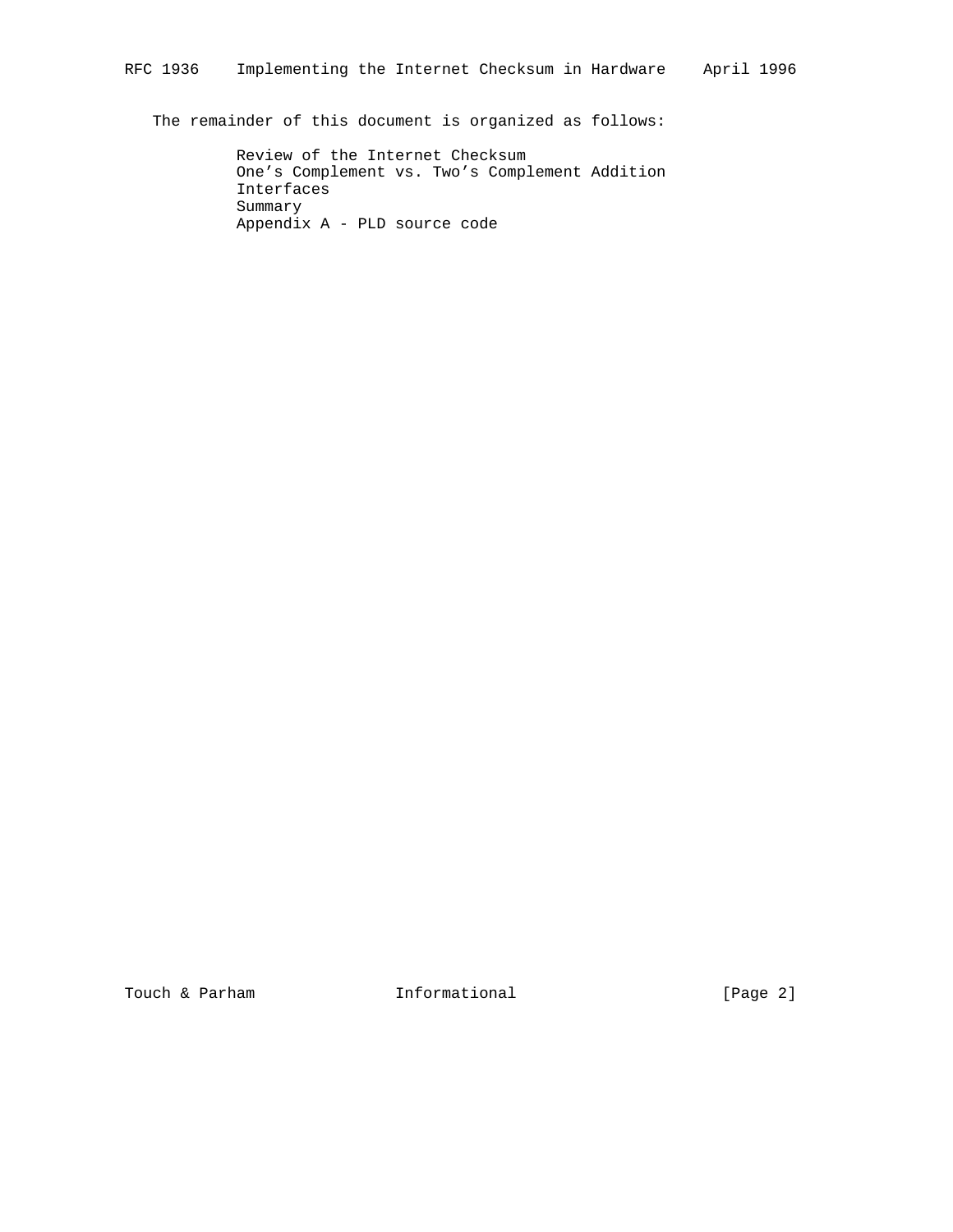# A Review of the Internet Checksum

 The Internet Checksum is used for detecting corruption in a block of data [1]. It is initialized to zero, and computed as the complement of the ones-complement sum of the data, taken in 16-bit units. A subsequent checksum of the data and checksum together should generate a zero checksum if no errors are detected.

The checksum allows [1]:

| - byte order "independence"                       |
|---------------------------------------------------|
| reordered output is equivalent to reordered input |
| - 16-bit word-order independence                  |
| reordering 16-bit words preserves the output      |
| - incremental computation                         |
| - deferred carries                                |
| - parallel summation                              |
| a result of deferred carries, incremental         |
| computation, and 16-bit word order independence   |
|                                                   |

 This note describes an implementation that computes two partial checksums in parallel, over the odd and even 16-bit half-words of 32-bit data. The result is a pair of partial checksums (odd and even), which can be combined, and the result inverted to generate the true Internet Checksum. This technique is related to the long-word parallel summation used in efficient software implementations [1].



Touch & Parham **Informational Informational** [Page 3]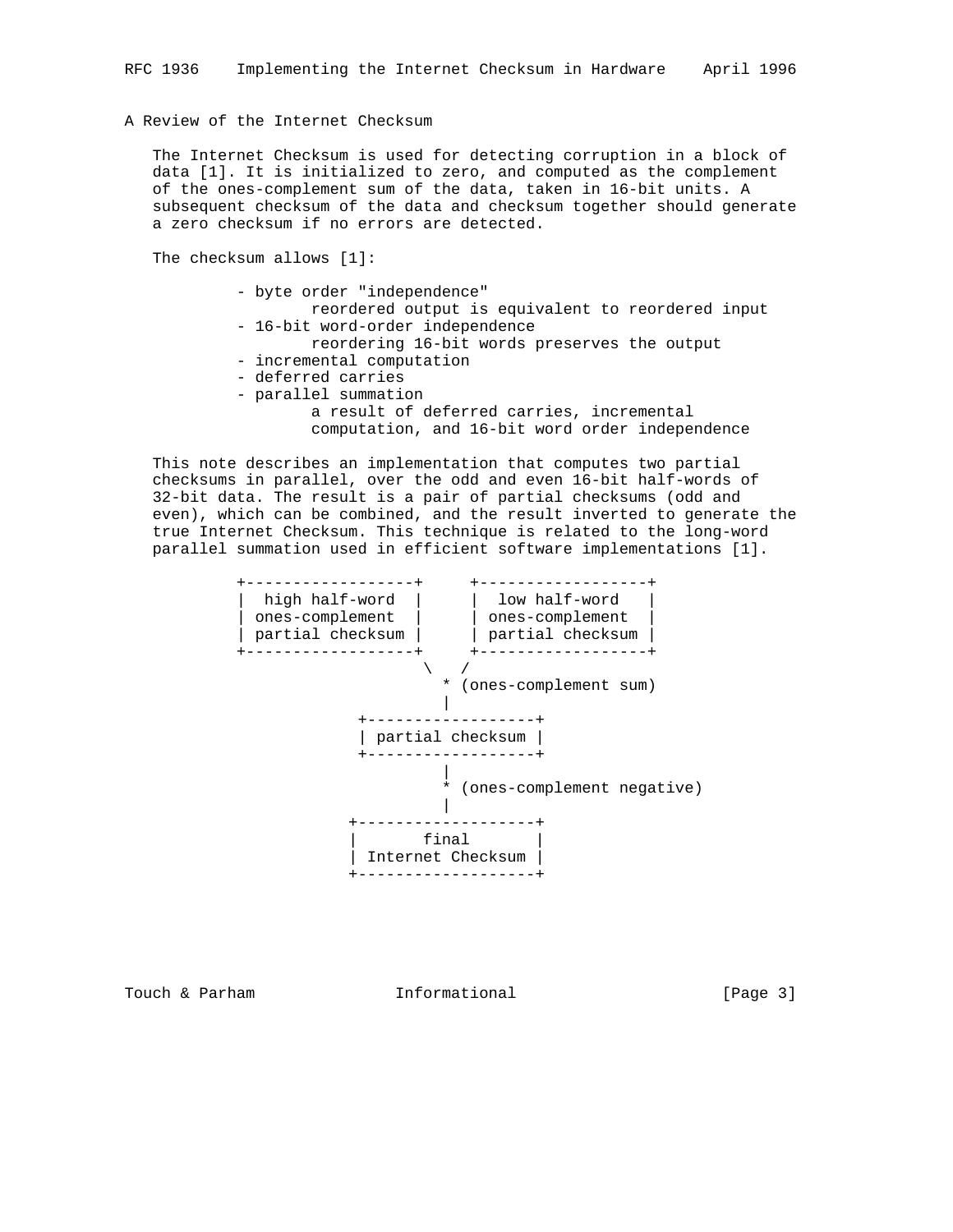One's Complement vs. Two's Complement Addition

 The Internet Checksum is composed of a ones-complement lookahead adder and a bit-wise inverter. A ones-complement adder can be built either using twos-complement components, or natively.

 A twos-complement implementation of a ones-complement adder requires either two twos-complement adders, or two cycles per add. The sum is performed, then the high-bit carry-out is propagated to the carry-in, and a second sum is performed. (ones-complement addition is  $\{+1\mathbf{s}\}$  and twos-complement is  ${+2s}$ )

```
a \{+1s\} b == (a \{+2s\} b) + carry(a \{+2s\} b)
e.g., halfword16 a,b;
         word32 c;
        a \{-1s\} b == r
 such that:
        c = a \{+2s\} b; \qquad \qquad \qquad \text{# sum value}r = (c \& 0 \times FFFF) \{+2s\} (c \gg 16); # sum carry
```
 Bits of a twos-complement lookahead adder are progressively more complex in carry lookahead. (OR the contents of each row, where terms are AND'd or XOR'd  $\{\uparrow\}$ )

> 4-bit carry-lookahead 2's complement adder: a,b : input data  $p : carry propagate, where pi = ai *bi = (ai)(bi)$  g : carry generate, where gi = ai + bi Out0 :=  $a0 \land b0 \land ci$ Outl := al  $\land$  bl  $\land$  (cip0 + g0) Out2 :=  $a2 \land b2 \land (cip0p1 + g0p1 + g1)$  Out3 := a3 ^ b3 ^ (cip0p1p2 + g0p1p2 + g1p2 + g2) Cout := cip0p1p2p3 + g0p1p2p3 + g1p2p3 + g2p3 + g3

 The true ones-complement lookahead adder recognizes that the carry wrap of the twos-complement addition is equivalent to a toroidal carry-lookahead. Bits of a ones-complement lookahead adder are all the same complexity, that of the high-bit of a twos-complement lookahead adder. Thus the ones-complement sum (and thus the Internet Checksum) is bit-position independent. We replace 'ci' with the 'co' expression and reduce. (OR terms in each row pair).

Touch & Parham **Informational Informational** [Page 4]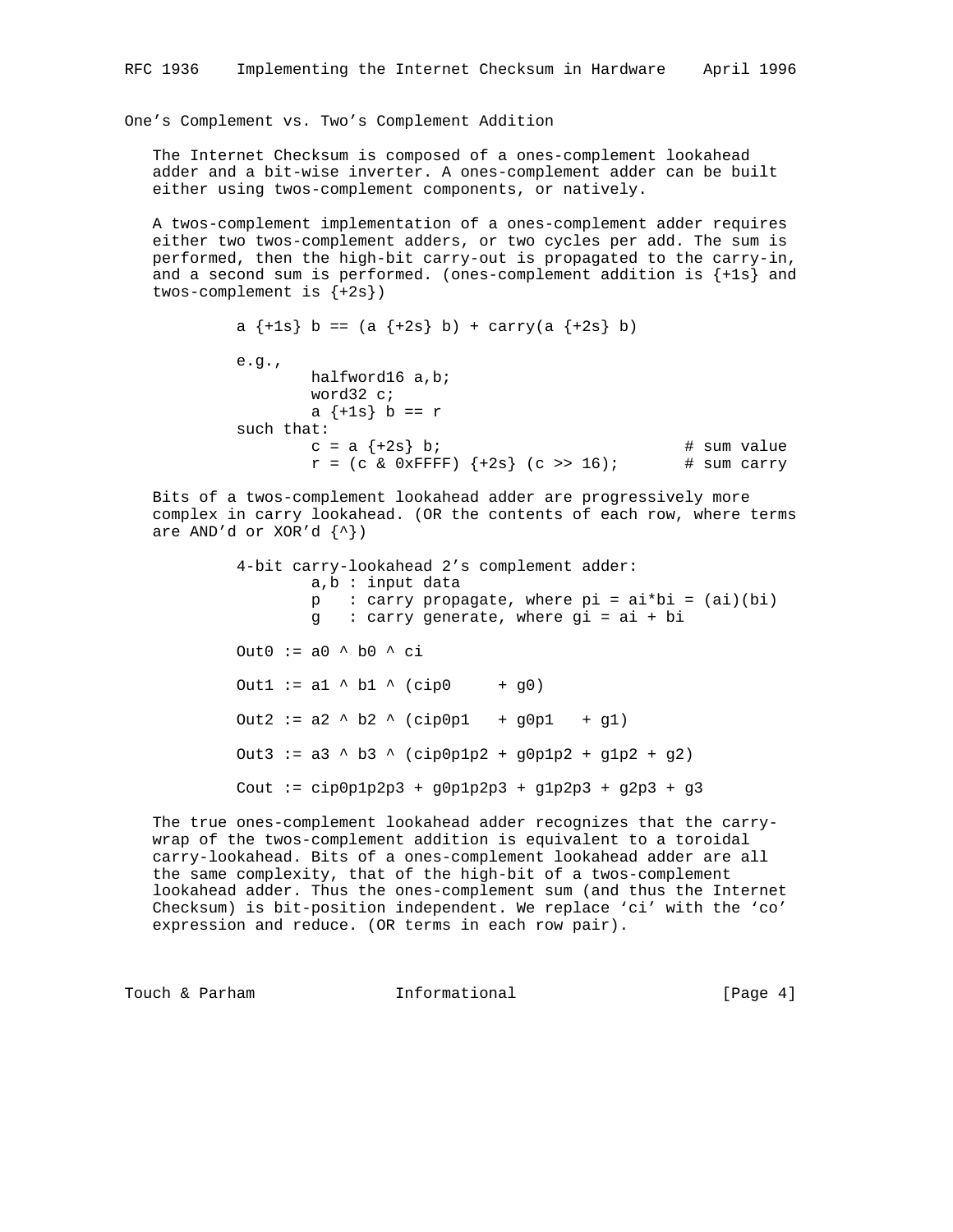4-bit carry-lookahead 1's complement ring adder:

 $Out0 = a0$  ^ b0 ^ (g3 + g2p3 + g1p2p3 + g0p1p2p3)  $Out1 = a1 \land b1 \land (g3p0 + g2p3p0 + g1p2p3p0 + g0)$  $Out2 = a2 \text{ } b2 \text{ } c$  (g3p0p1 + g2p3p0p1 + g1 + g0p1)  $0$ ut3 = a3  $\land$  b3  $\land$  (g3p0p1p2 + g2 + g1p2 + g0p1p2)

 A hardware implementation can use this toroidal design directly, together with conventional twos-complement fast-adder internal components, to perform a pipelined ones-complement adder [8].

 A VLSI implementation could use any full-lookahead adder, adapted to be toroidal and bit-equivalent, as above. In our PLD implementation, we implement the adders via 2- and 3-bit full-lookahead sub components. The adder components are chained in a ring via carry bit registers. This relies on delayed carry-propagation to implement a carry pipeline between the fast-adder stages.

 Full-lookahead adders in a toroidal pipeline +-+-+-+ +-+-+-+ +-+-+ +-+-+-+ +-+-+-+ +-+-+ |i|i|i| |i|i|i| |i|i| |i|i|i| |i|i|i| |i|i| |F|E|D| |C|B|A| |9|8| |7|6|5| |4|3|2| |1|0| +-+-+-+ +-+-+-+ +-+-+ +-+-+-+ +-+-+-+ +-+-+

| F <br>Е<br>D<br>$+ - + - + - +$                 | C                                     | $\vert B \vert$<br>Α<br>$+ - + - + - +$ | 9 <br>8<br>$+ - + - +$                 | 7<br>6 <br>$+ - + - + - +$ | 5                             | $\mathbf{3}$<br>4<br>2 <sub>1</sub><br>$+ - + - + - +$                 | $\mathbf{1}$<br>$+ - + - +$    | $\mathbf 0$                 |  |
|-------------------------------------------------|---------------------------------------|-----------------------------------------|----------------------------------------|----------------------------|-------------------------------|------------------------------------------------------------------------|--------------------------------|-----------------------------|--|
| $" + "$                                         |                                       | $" + "$                                 | $" + "$                                | $" + "$                    |                               | $" + "$                                                                | $" + "$                        |                             |  |
| $+ - + - + - +$                                 |                                       | $+ - + - + - +$                         | $+ - + - +$                            | $+ - + - + - +$            |                               | $+ - + - + - +$                                                        | $+ - + - +$                    |                             |  |
| $\mathbf{s}$<br>S<br>S<br>$\mathbf F$<br>Е<br>D | S<br>C                                | $\mathtt{s}$<br>S<br>$\, {\bf B}$<br>Α  | $\mathbf{s}$<br>$\mathbf s$<br>9 <br>8 | S<br> S <br>7<br>6         | $\mathtt{s}$<br>5             | $\mathtt{s}$<br>$\mathtt{s}$<br>$\mathbf{s}$<br>$\mathbf{3}$<br>4<br>2 | $\vert$ s<br>$\mathbf{s}$<br>1 | $\mathsf{O}\xspace$         |  |
| $+ - + - + - +$                                 |                                       | $+ - + - + - +$                         | $+ - + - +$                            | $+ - + - + - +$            |                               | $+ - + - + - +$                                                        | $+ - + - +$                    |                             |  |
| $\overline{\mathsf{v}}$                         | $\overline{V}$<br>$\hat{\phantom{a}}$ | $\hat{\phantom{a}}$                     | v<br>$\boldsymbol{\lambda}$            | $\triangledown$            | $\hat{\phantom{a}}$           | $\triangledown$<br>ᄉ                                                   | $\triangledown$                | ᄉ                           |  |
|                                                 | $+-+$                                 | $+-+$                                   |                                        | $+-+$                      | $+-+$                         |                                                                        | $+-+$                          | $\mathbf{v}$<br>$+-+$       |  |
|                                                 | C<br>5                                | С<br>$\overline{4}$                     |                                        | $\frac{c}{3}$              | $\mathsf C$<br>$\overline{2}$ |                                                                        | C<br>$1\,$                     | $\mathtt{C}$<br>$\mathbf 0$ |  |
|                                                 | $+-+$                                 | $+-+$                                   |                                        | $+-+$                      | $+-+$                         |                                                                        | $+-+$                          | $+-+$                       |  |
|                                                 |                                       |                                         |                                        |                            |                               |                                                                        |                                |                             |  |

 Implementation of fast-adders in PLD hardware is currently limited to 3-bits, because an i-bit adder requires 4+2^i product terms, and current PLDs support only 16 product terms. The resulting device takes at most 5 "idle" clock periods for the carries to propagate through the accumulation pipeline.

Touch & Parham **Informational Informational** [Page 5]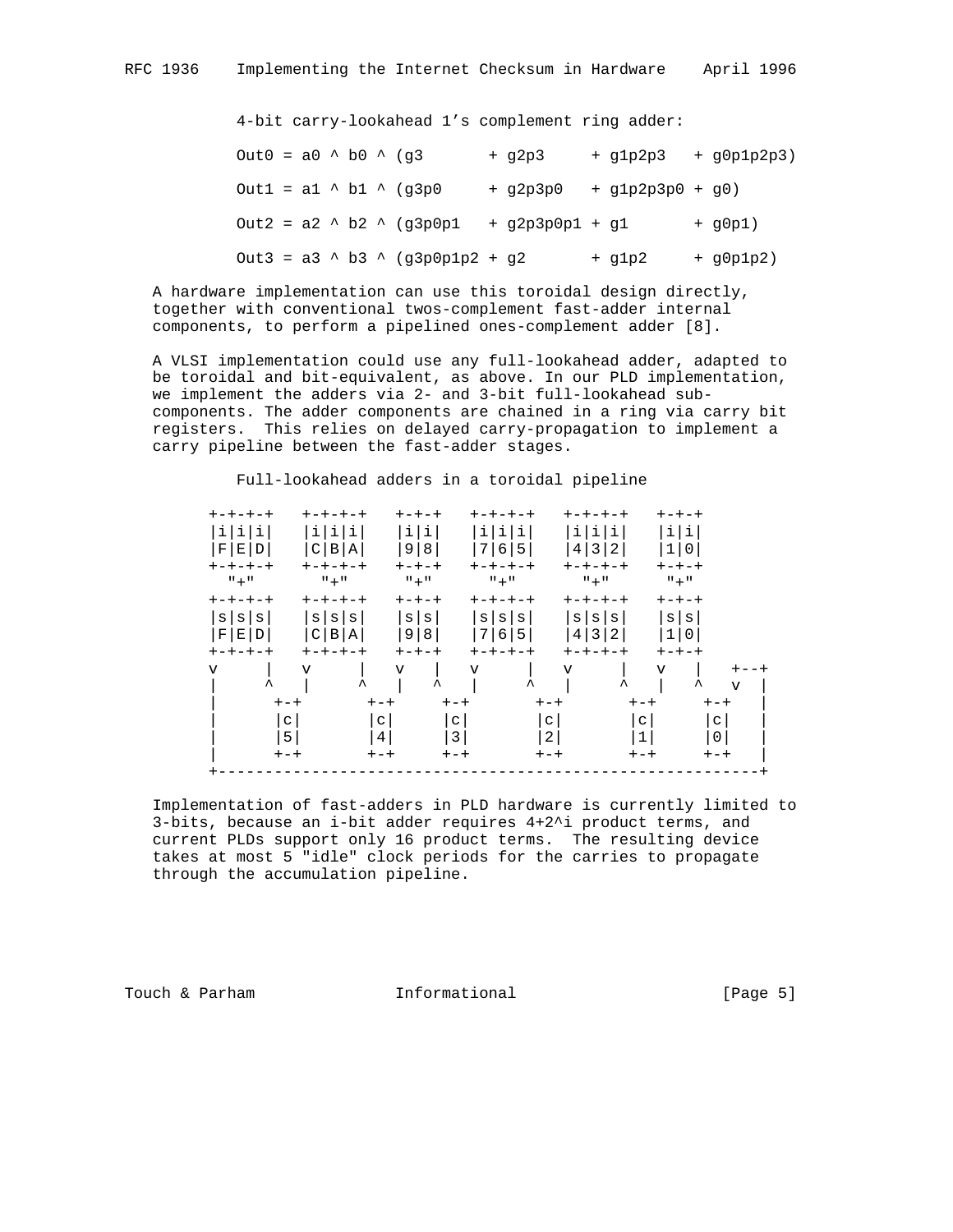# Interfaces

 The above device has been installed in a VL-Bus PC host interface card [8]. It has a hardware and software interface, defined as follows.

Hardware Interface

 The Internet Checksum hardware appears as a single-port 32-bit register, with clock and control signals [8]:

+----------------------+<br>|<br>| CLR--->  $CLR--->$  | OE---->| 32-bit register as | CLK--->| 2 adjacent 16-bit |<---/---> 32-bit data bus ICLK-->| ones-complement sums | ADD--->| | +----------------------+

> CLR = zero the register OE = write the register onto the data bus CLK = clock to cycle the pipeline operation ICLK = input data latch clock ADD = initiating an add of latched input data

 CLR causes the contents of the checksum register and input latch to be zeroed. There is no explicit load; a CLR followed by a write of the load value to a dummy location is equivalent.

 The OE causes the register to be written to the data bus, or tri stated.

 The CLK causes the pipeline to operate. If no new input data is latched to be added (via ICLK, ADD), a virtual "zero" is summed into the register, to permit the pipeline to empty.

 The ICLK (transparently) latches the value on the data bus to be latched internally, to be summed into the accumulator on the next ADD signal. The ADD signal causes the latched input data (ICLK) to be accumulated into the checksum pipeline. ADD and ICLK are commonly tied together. One 32-bit data value can be latched and accumulated into the pipeline adder every 26-ns clock, assuming data is stable when the ADD/ICLK signal occurs.

 The internal 32-bit register is organized as two 16-bit ones complement sums, over the even and odd 16-bit words of the data stream. To compute the Internet Checksum from this quantity, ones complement add the halves together, and invert the result.

Touch & Parham **Informational** 100 minutional [Page 6]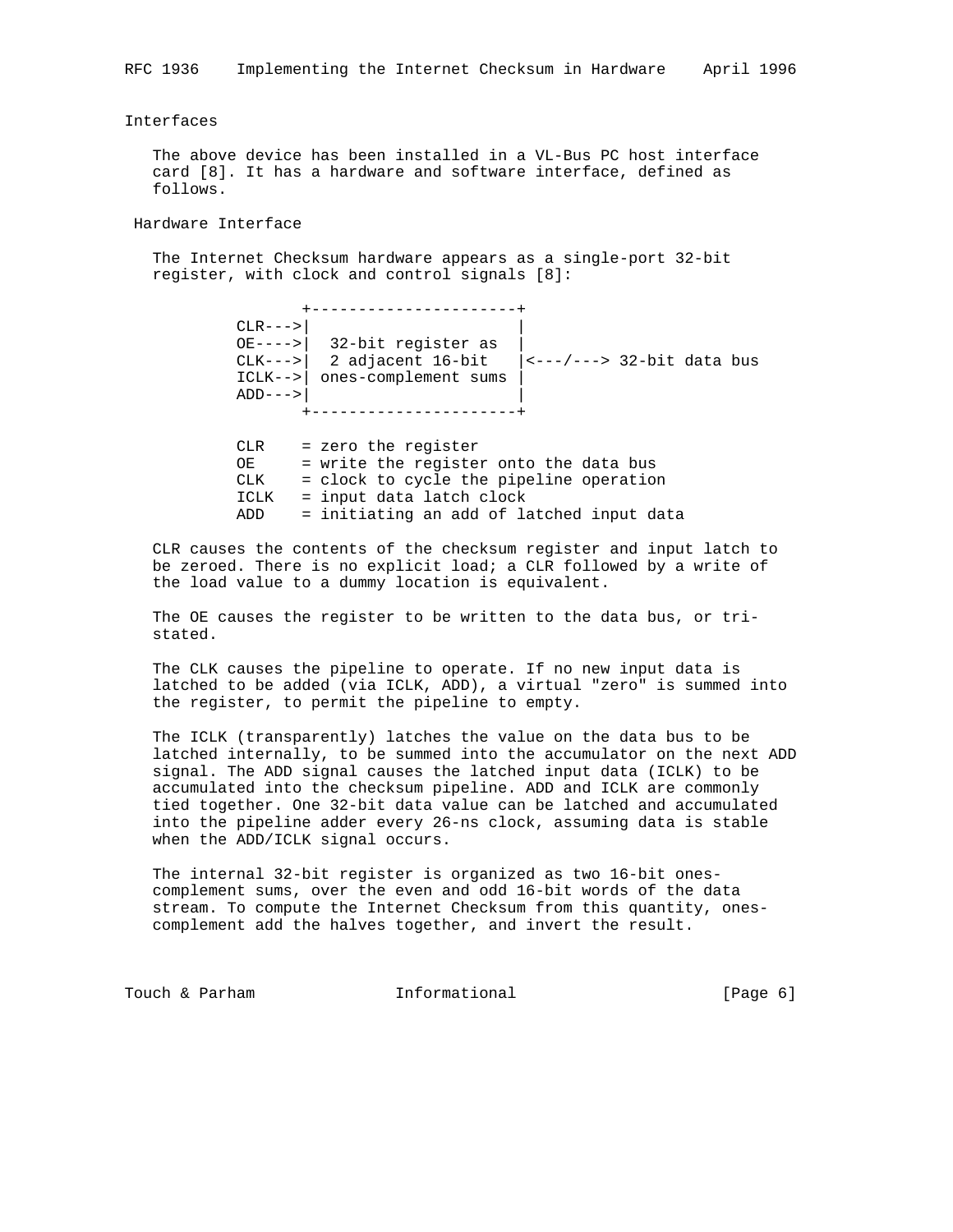Software Interface

 The device is used as a memory-mapped register. The register is read by performing a read on its equivalent memory location.

 The device is controlled via an external memory-mapped register. Bits in this control register clear the device (set/clear the CLR line), and enable and disable the device (set/clear the ADD line). The CLR line can alternatively be mapped to a memory write, e.g., such that reading the location is a non-destructive read of the checksum register, and a write of any value clears the checksum register. The enable/disable control must be stored in an external register.

 The device is designed to operate in background during memory transfers (either DMA or programmed I/O). Once enabled, all transfers across that bus are summed into the checksum register. The checksum is available 5 clocks after the last enabled data accumulation. This delay is often hidden by memory access mechanisms and bus arbitration. If required, "stall" instructions can be executed for the appropriate delay.

 For the following example, we assume that the device is located at CKSUMLOC. We assume that reading that location reads the checksum register, and writing any value to that location clears the register. The control register is located at CTLLOC, and the checksum enable/disable bit is CKSUMBIT, where 1 is enabled, and 0 is disabled. To perform a checksum, a programmer would clear the register, (optionally initialize the checksum), initiate a series of transfers, and use the result:

 /\*\*\*\*\*\*\* initialization \*\*\*\*\*\*\*/ \*(CTLLOC) &= ~((ctlsize)(CKSUMBIT)); /\* disable sum \*/<br>(word32)(\*(CKSUMLOC)) = 0; /\* clear reg \*/  $(word32) (* (CKSUMLOC)) = 0;$  /\* clear reg \*/<br>\*(CTLLOC) = CKSUMBIT; /\* enable sum \*/  $*(CTLLOC)$   $= CKSUMBIT;$  { (optional) write initial value to a dummy location } /\*\*\*\*\* perform a transfer \*\*\*\*\*/  $\{$  do one or more DMA or PIO transfers - read or write  $\}$  /\*\*\*\*\* gather the results \*\*\*\*\*/ \*(CTLLOC) &= ~((ctlsize)(CKSUMBIT)); /\* disable sum \*/ sum = (word32)(\*(CKSUMLOC)); /\* read sum \*/ sum = (sum & 0xFFFF) + (sum >> 16);  $\gamma$  fold halves \*/ sum = (sum & 0xFFFF) + (sum >> 16); /\* add in carry \*/ ipcksum =  $(halfword16)$  (~(sum & 0xFFFF)); /\* 1's negative \*/

Touch & Parham **Informational Informational** [Page 7]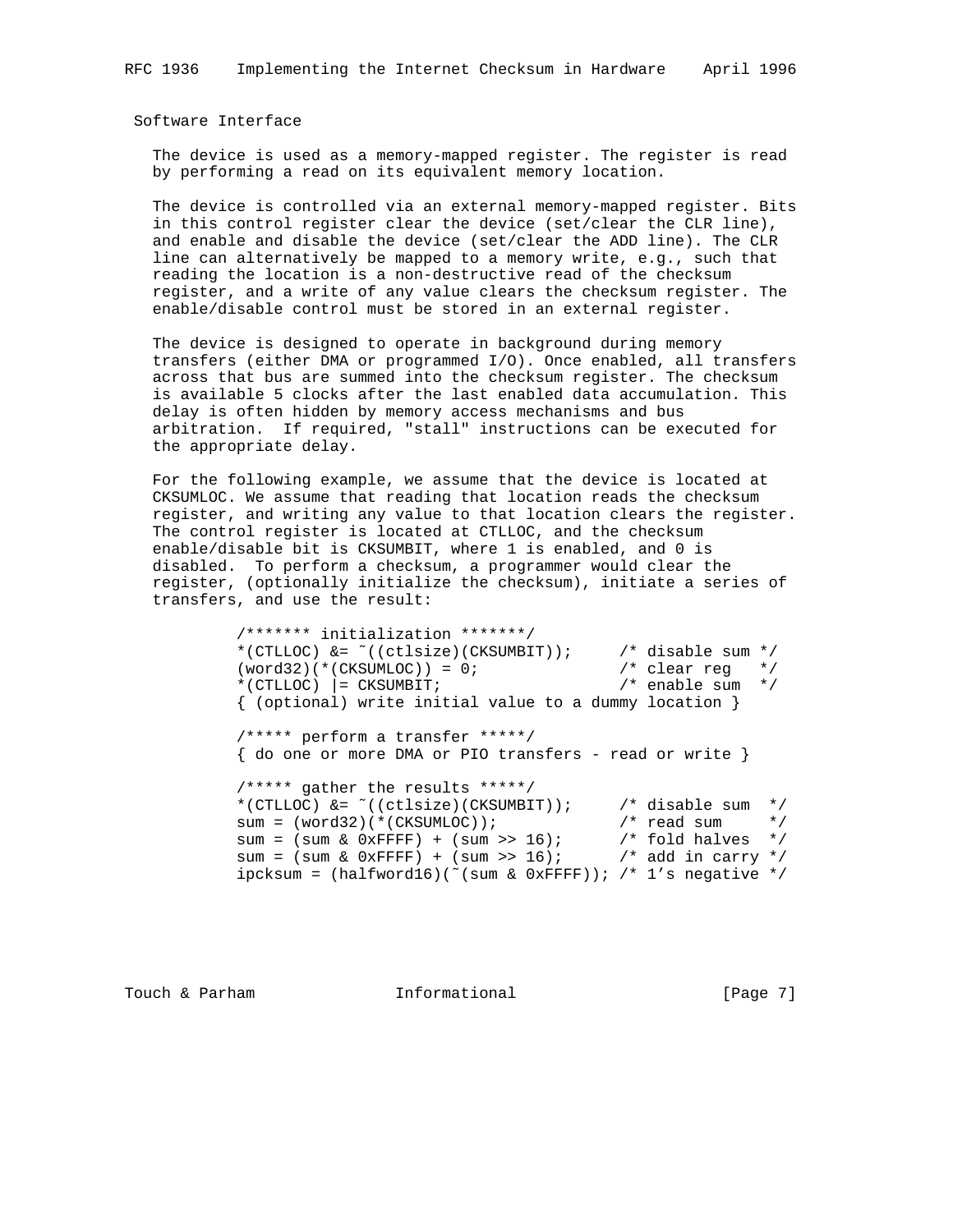#### Summary

 This note describes the design of a hardware Internet Checksum that can be implemented in an inexpensive PLD, achieving 1.26 Gbps. This design has been implemented in the PC-ATOMIC host interface hardware [8]. We believe this design is of general use to the Internet community.

### Security Considerations

 Security considerations are not addressed here. The Internet Checksum is not intended as a security measure.

#### Acknowledgements

 The authors would like to thank the members of the "High-Performance Computing and Communications", notably Mike Carlton, and "Advanced Systems" Divisions at ISI for their assistance in the development of the hardware, and this memo.

### References

- [1] Braden, R., Borman, D., and Partridge, C., "Computing the Internet Checksum," Network Working Group RFC-1071, ISI, Cray Research, and BBN Labs, Sept. 1988.
- [2] Mallory, T., and Kullberg, A., "Incremental Updating of the Internet Checksum," Network Working Group RFC-1141, BBN Comm., Jan. 1990.
- [3] Plummer, W., "TCP Checksum Function Design," IEN-45, BBN, 1978, included as an appendix in RFC-1071.
- [4] Postel, Jon, "Internet Protocol," Network Working Group RFC- 791/STD-5, ISI, Sept. 1981.
- [5] Postel, Jon, "User Datagram Protocol," Network Working Group RFC-768/STD-6, ISI, Aug. 1980.
- [6] Postel, Jon, "Transmission Control Protocol," Network Working Group RFC-793/STD-7, ISI, Sept. 1981.
- [7] Rijsinghani, A., "Computation of the Internet Checksum via Incremental Update," Network Working Group RFC-1624, Digital Equipment Corp., May 1994.
- [8] Touch, J., "PC-ATOMIC", ISI Tech. Report. SR-95-407, June 1995.

| Informational<br>Touch & Parham | [Page 8] |  |  |
|---------------------------------|----------|--|--|
|---------------------------------|----------|--|--|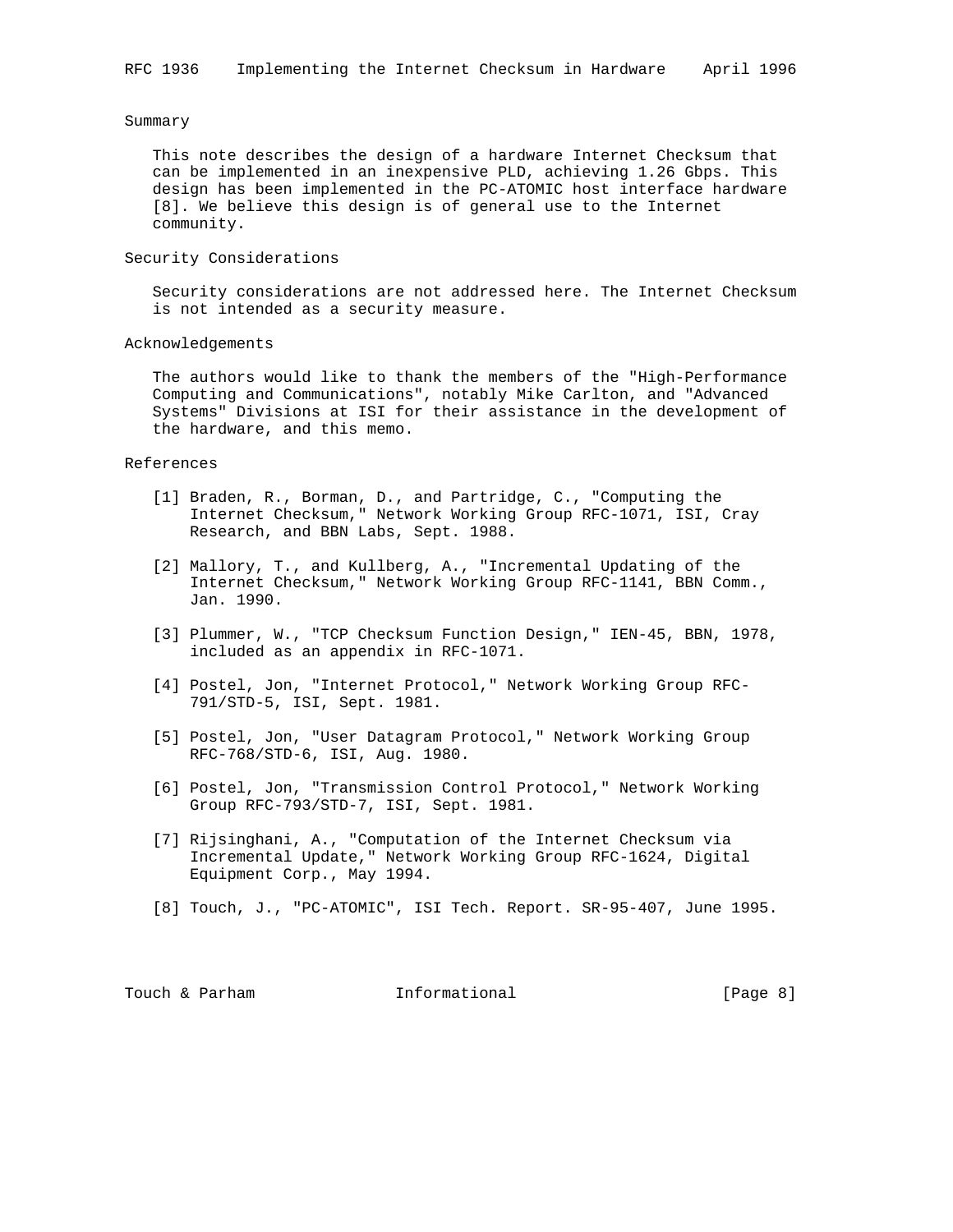Authors' Addresses

 Joe Touch University of Southern California/Information Sciences Institute 4676 Admiralty Way Marina del Rey, CA 90292-6695 USA Phone: +1 310-822-1511 x151 Fax: +1 310-823-6714 URL: http://www.isi.edu/˜touch EMail: touch@isi.edu

 Bruce Parham University of Southern California/Information Sciences Institute 4676 Admiralty Way Marina del Rey, CA 90292-6695 USA Phone: +1 310-822-1511 x101 Fax: +1 310-823-6714 EMail: bparham@isi.edu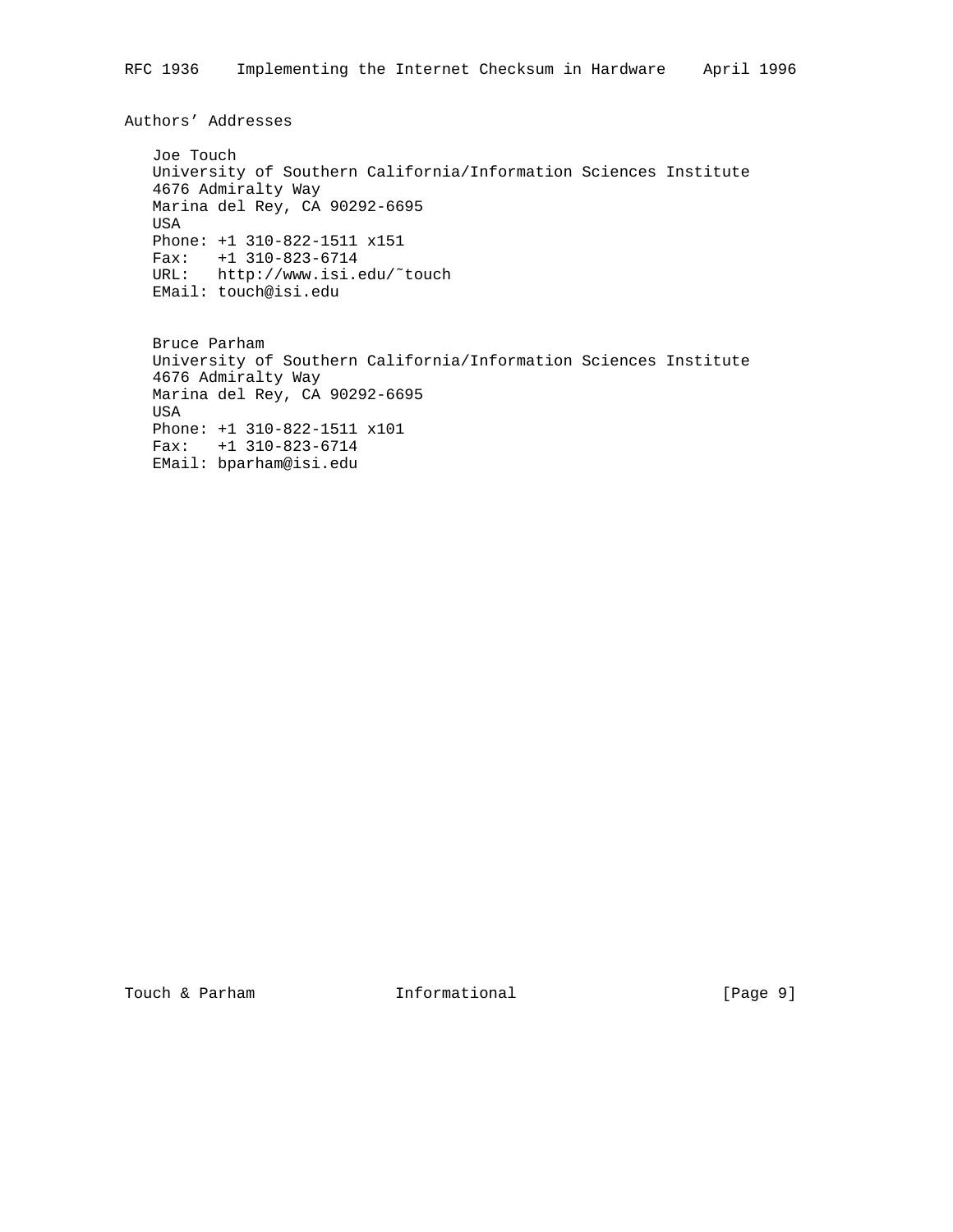```
Appendix A: PLD source code
The following is the PLD source code for an AMD MACH-435 PLD. The
MACH-435 is composed of 8 22V10-equivalent PLD blocks, connected by a
configurable internal matrix.
---- (PLD source code follows) ----
TITLE PC-ATOMIC IP Sum Accelerator - 1-clock 2- and 3-bit 26 ns version
PATTERN ip_sum
REVISION 1.01
AUTHOR J. Touch & B. Parham
COMPANY USC/ISI
DATE 06/21/94
CHIP ip_sum MACH435
; accumulates in 1 clock (1 level of logic)
;
; resources allocated to reduce fitting time
;
; uses an input register "dl" to latch the data bus values on rising edge
; accumulates a hi/lo ones-complement sum in register "q"
; the input and output are accessed via bidirectional pins "dq"
;
; uses 2 groups of 6 carry bit registers "cy"
;
; use 3-bit full-adders with carry lookahead (settles in 6 clocks)
; group 16 bits as [000102 030405 0607 080910 111213 1415]
                     ; [161718 192021 2223 242526 272829 3031]
;
; locking the pins down speeds up fitting and is designed to force
; 4-bit components into single "segments" of the PLD.
; we could have indicated the same thing via:
; GROUP MACH_SEG_A dq[6..0]
; GROUP MACH_SEG_B dq[14..8]
; GROUP MACH_SEG_C dq[22..16]
; GROUP MACH_SEG_D dq[30..24]
;
; control pins:
;
PIN 20 clk ; adder clock
PIN 62 ip_add     ; add current data to sum
PIN 83 ip_sum_ena ; output current sum
PIN 41 ip_clr   ; clear current sum
PIN 23 ip_dclk ; input data latch (tied to clk, or not)
```
RFC 1936 Implementing the Internet Checksum in Hardware April 1996

```
Touch & Parham Informational [Page 10]
```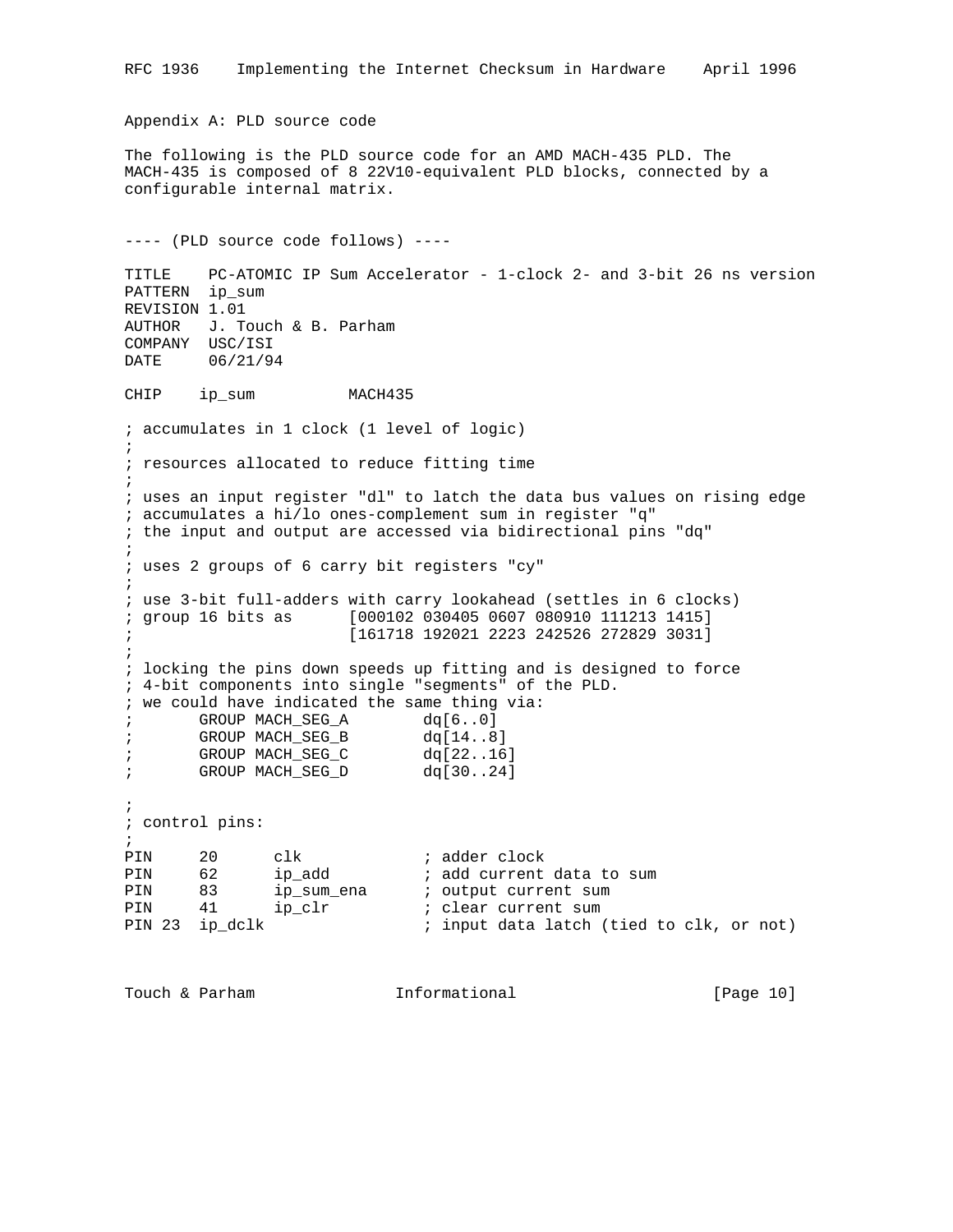```
;
; dq are data bus pins
; dl is the input register
;
PIN [9..3] dq[6..0] IPAIR dl[6..0] ; IO port
PIN [18..12] dq[14..8] IPAIR dl[14..8] ; IO port
PIN [30..24] dq[22..16] IPAIR dl[22..16] ; IO port
PIN [39..33] dq[30..24] IPAIR dl[30..24] ; IO port
PIN ? dq[31,23,15,7] IPAIR dl[31,23,15,7] ; IO port
;
; q is the partial checksum register
; dl is the input register
; dq are the data bus pins
;
NODE ? q[31..0] OPAIR dq[31..0] ; internal data in reg
NODE ? dl[31..0] REG ; input reg
\mathbf{i}; cy are the carry register bits
;
NODE ? cy[31,29,26,23,21,18,15,13,10,7,5,2] REG
                                         ;1-bit internal carry bits
EQUATIONS
;
; .trst is the tri-state control, 0 means these are always inputs
;
ip\_add.trst = 0
ip_clr.trst = 0
ip_sum_ena.trst = 0
;
; grab data to the input register on every clock (irrelevant if invalid)
;
dl[31..0].clkf = ip_dclk ; grab data all the time
       ; don't use setf, rstf, or trst for dl
       ; we want dl to map to input registers, not internal cells
       ; besides, input registers don't need setf, rstf, or trst
;
; control of the checksum register
;
dq[31..0].clkf = clk ; clk clocks everything
dq[31..0].setf = gnd ; never preset registers
dq[31..0].rstf = ip_clr ; clear on reset
dq[31..0].trst = ip_sum_ena ; ena outputs sum - read
```

```
Touch & Parham Informational [Page 11]
```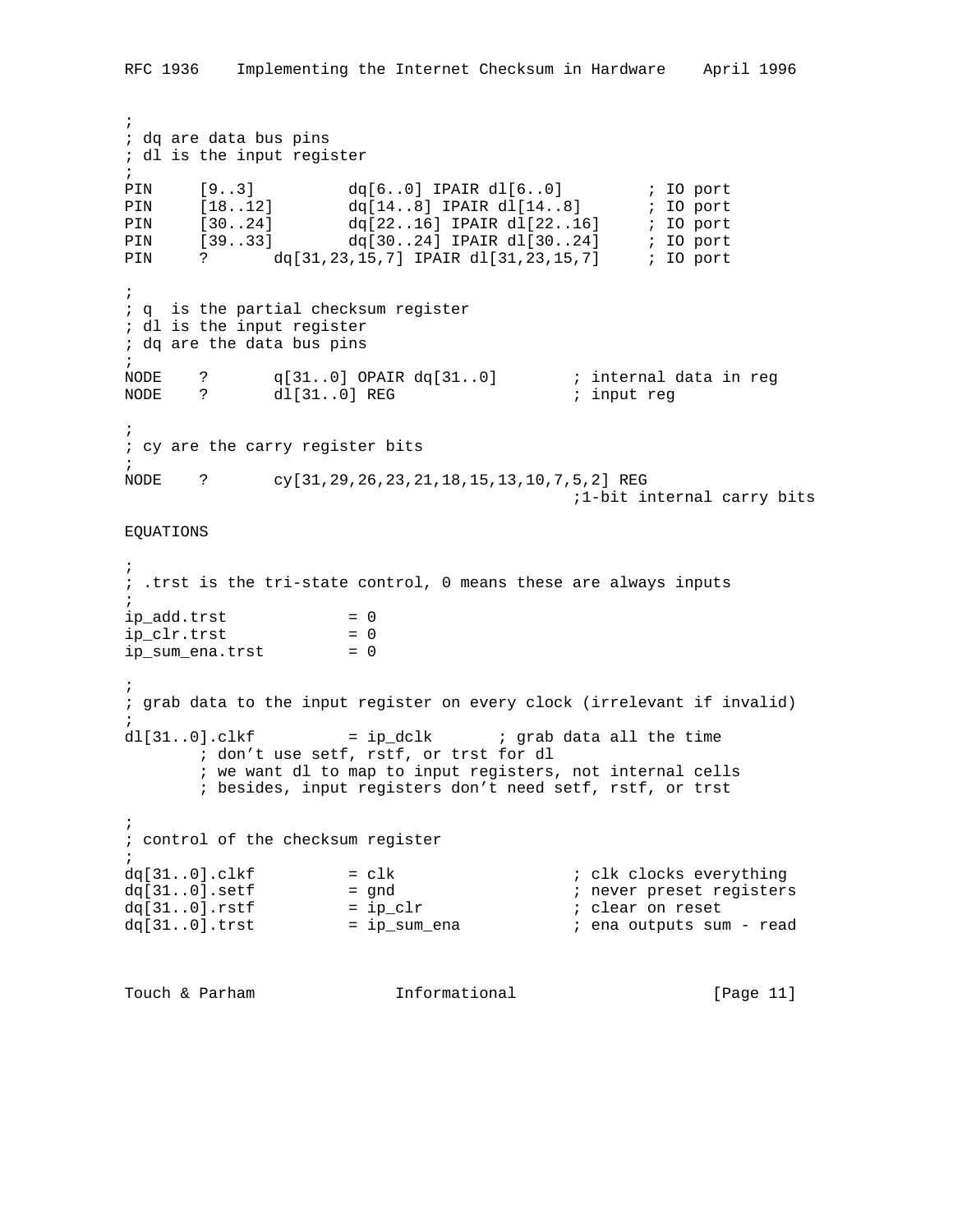```
;
; control for the carry register
;
cy[31,29,26,23,21,18,15,13,10,7,5,2].clkf = clk
cy[31,29,26,23,21,18,15,13,10,7,5,2].setf = gnd ; never preset
cy[31,29,26,23,21,18,15,13,10,7,5,2].rstf = ip_clr ; clear on reset
;
; INPUT DATA LATCH
; nothing fancy here - grab all inputs when ip_add signal is high
; i.e., grab data in input register
;
dl[31..0] := dq[31..0];
; COMBINATORIAL ADDER
;
; built as a series of 2-bit and 3-bit (carry-lookahead) full-adders
; with carries sent to the carry register "pipeline"
;
; sum[n] are sum bits
; cy[m] are carry bits
; ":+:" is XOR
;
: SUM[0] = (AO : +: BO : +: CARRY_IN);
; CY[0] = ((A0 * B0) + ((A0 : +: B0) * CARRYIN));
; actually, the latter can be rewritten as
;
; CY[0] = ((A0 * B0) + ((A0 + B0) * CARRYIN));
; because the XOR won't be invalidated by the AND case, since the
; result is always 1 from the first term then anyway
; this helps reduce the number of XOR terms required, which are
; a limited resource in PLDs
;
```
RFC 1936 Implementing the Internet Checksum in Hardware April 1996

Touch & Parham **Informational** [Page 12]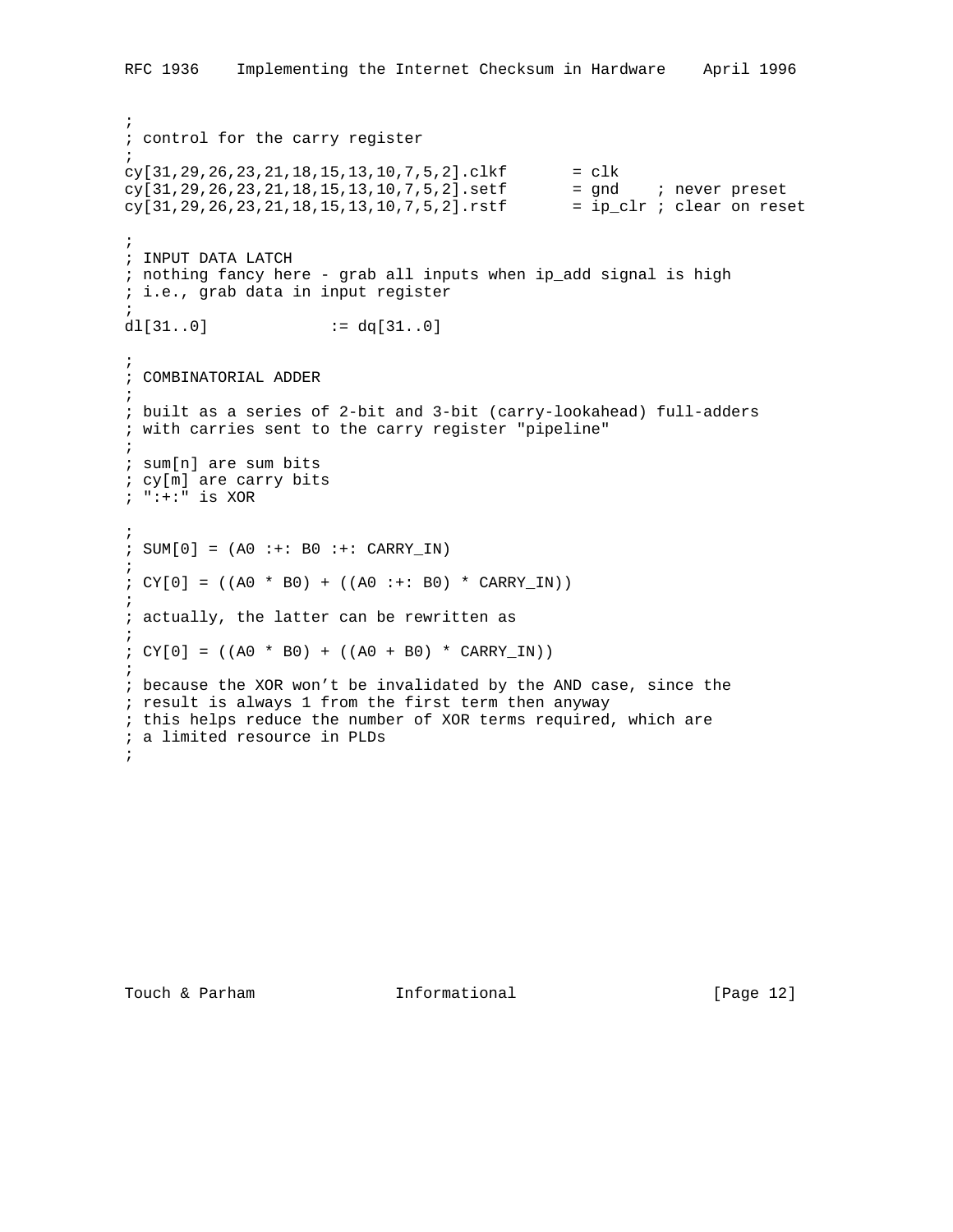```
; SUM THE LOW-ORDER WORD
;
;
; the first 5 bits [0..4] of the low-order word
;
q[0] := (q[0] :+: (ip\_add * d1[0]) :+: cy[15])q[1] := (q[1] :+: (ip\_add * d1[1]) :+: ((ip_add *
                (q[0] * dl[0] +
               dl[0] * cy[15]) +
        (q[0] * cy[15]))q[2] := (q[2] :+: (ip\_add * d1[2]) :+: ((ip_add *
               (q[1] * d][1] + q[1] * q[0] * dl[0] +
               dl[1] * q[0] * dl[0] +
                q[1] * d1[0] * cy[15] + dl[1] * dl[0] * cy[15] +
               dl[1] * q[0] * cy[15]) +
        (q[1] * q[0] * cy[15]))cy[2] := ((ip_add *
               (q[2] * d1[2] +q[2] * q[1] * d1[1] + dl[2] * q[1] * dl[1] +
                 q[2] * q[1] * q[0] * dl[0] +
                q[2] * d][1] * q[0] * d][0] +dl[2] * q[1] * q[0] * dl[0] +
               dl[2] * dl[1] * q[0] * dl[0] +
                q[2] * q[1] * d[0] * cy[15] +q[2] * d][1] * q[0] * cy[15] +q[2] * d][1] * d[(0] * cy[15] +dl[2] * q[1] * q[0] * cy[15] +
               dl[2] * q[1] * dl[0] * cy[15] +
               dl[2] * dl[1] * q[0] * cy[15] +
               dl[2] * dl[1] * dl[0] * cy[15])) +
        (q[2] * q[1] * q[0] * cy[15]))q[3] := (q[3] :+: (ip\_add * d1[3]) :+: cy[2])q[4] := (q[4] :+: (ip\_add * d1[4]) :+:
         ((ip_add *
               (q[3] * d1[3] + dl[3] * cy[2])) +
        (q[3] * cy[2]))
```
Touch & Parham **Informational** [Page 13]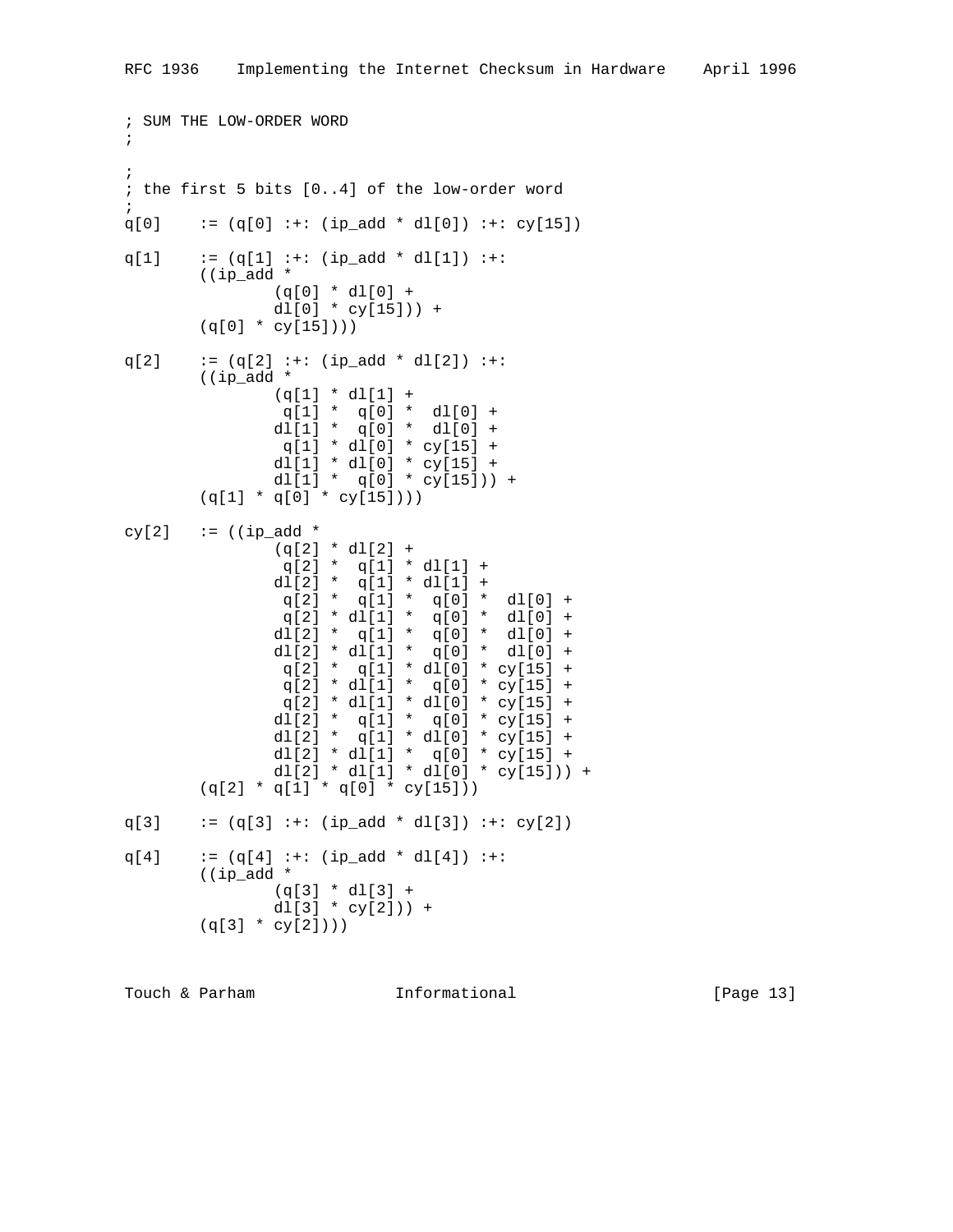```
;
; the next 3 bits [5..7] of the low-order word
;
q[5] := (q[5] :+: (ip\_add * d1[5]) :+:
        ((ip_add *
              (q[4] * d][4] +q[4] * q[3] * d1[3] +dl[4] * q[3] * dl[3] +q[4] * d1[3] * cy[2] +dl[4] * dl[3] * cy[2] +dl[4] * q[3] * cy[2]) +
       (q[4] * q[3] * cy[2]))cy[5] := ((ip\_add * (i))q[5] * d][5] + q[5] * q[4] * dl[4] +
dl[5] * q[4] * dl[4] +q[5] * q[4] * q[3] * dl[3] +
               q[5] * d[(4] * q[3] * d[(3] +dl[5] * q[4] * q[3] * dl[3] +
dl[5] * dl[4] * q[3] * dl[3] +
                q[5] * q[4] * dl[3] * cy[2] +
              q[5] * dl[4] * q[3] * cy[2] +
              q[5] * dl[4] * dl[3] * cy[2] +
              dl[5] * q[4] * q[3] * cy[2] +
              dl[5] * q[4] * dl[3] * cy[2] +
              dl[5] * dl[4] * q[3] * cy[2] +
              dl[5] * dl[4] * dl[3] * cy[2])) +
       (q[5] * q[4] * q[3] * cy[2]))q[6] := (q[6] :+: (ip\_add * d1[6]) :+: cy[5])q[7] := (q[7] :+: (ip\_add * d1[7]) :+:
        ((ip_add *
              (q[6] * d][6] +dl[6] * cy[5]) +
       (q[6] * cy[5]))cy[7] := ((ip_add *
              (q[7] * d1[7] +q[7] * q[6] * dl[6] +dl[7] * q[6] * dl[6] +q[7] * d1[6] * cy[5] +dl[7] * dl[6] * cy[5] +dl[7] * q[6] * cy[5]) +
       (q[7] * q[6] * cy[5]))
```
Touch & Parham **Informational** [Page 14]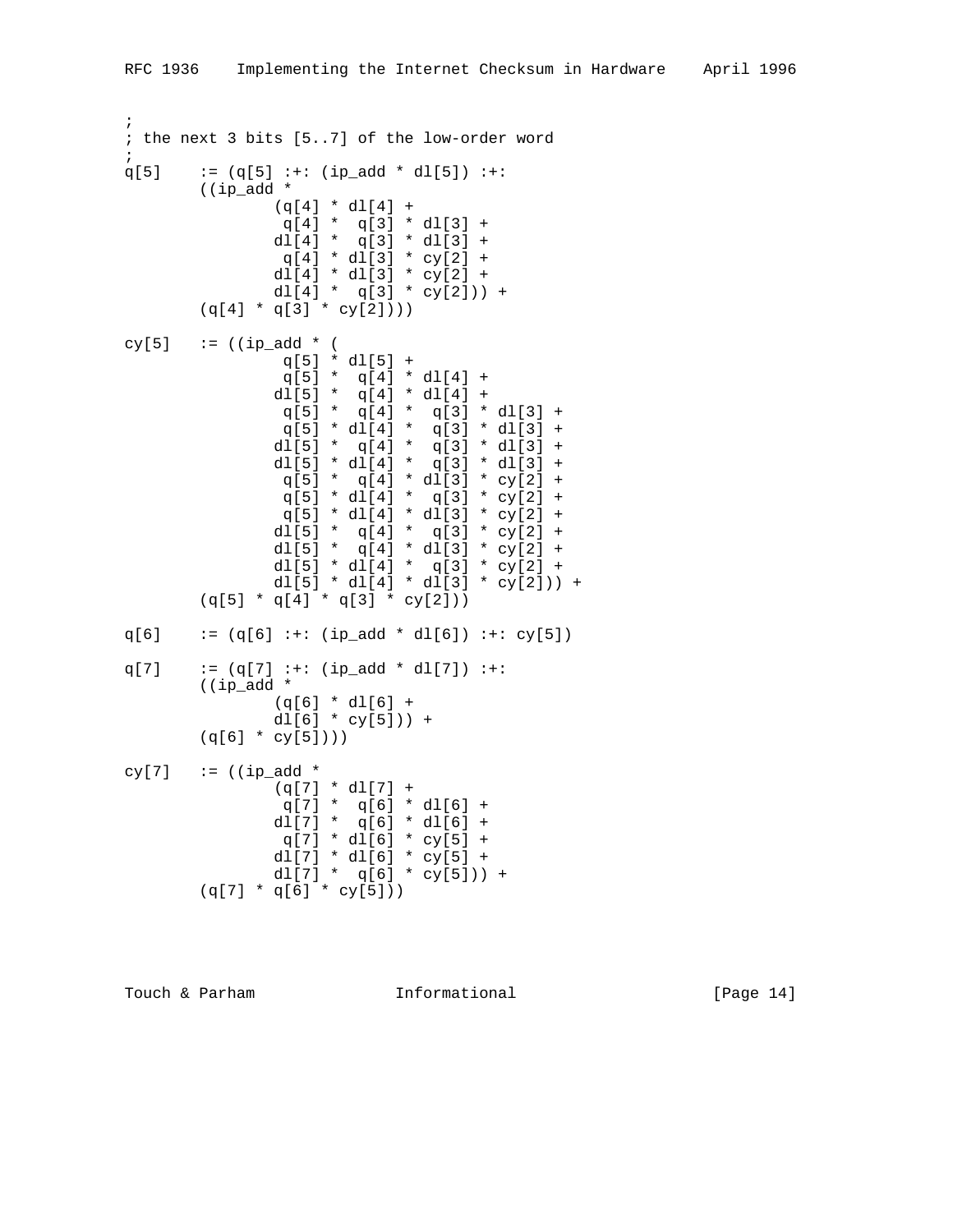```
;
; the next 5 bits [8..12] of the low-order word
;
q[8] := (q[8] :+: (ip\_add * d1[8]) :+: cy[7])q[9] := (q[9] :+: (ip\_add * dl[9]) :+: ((ip_add *
              (q[8] * d1[8] +dl[8] * cy[7]) +
       (q[8] * cy[7]))q[10] := (q[10] :+: (ip\_add * d1[10]) :+:
        ((ip_add *
              (q[9] * d1[9] +q[9] * q[8] * dl[8] +dl[9] * q[8] * dl[8] + q[9] * dl[8] * cy[7] +
              dl[9] * dl[8] * cy[7] +dl[9] * q[8] * cy[7])) +
       (q[9] * q[8] * cy[7]))cy[10] := ((ip_add *
               (q[10] * dl[10] +
                q[10] * q[9] * dl[9] +
              dl[10] * q[9] * dl[9] +
               q[10] * q[9] * q[8] * dl[8] +
 q[10] * dl[9] * q[8] * dl[8] +
 dl[10] * q[9] * q[8] * dl[8] +
 dl[10] * dl[9] * q[8] * dl[8] +
               q[10] * q[9] * dl[8] * cy[7] +
                q[10] * dl[9] * q[8] * cy[7] +
                q[10] * dl[9] * dl[8] * cy[7] +
              dl[10] * q[9] * q[8] * cy[7] +
               dl[10] * q[9] * dl[8] * cy[7] +
              dl[10] * dl[9] * q[8] * cy[7] +
              dl[10] * dl[9] * dl[8] * cy[7])) +
        (q[10] * q[9] * q[8] * cy[7]))
q[11] := (q[11] :+: (ip\_add * d1[11]) :+: cy[10])q[12] := (q[12] :+: (ip\_add * d1[12]) :+: ((ip_add *
               (q[11] * dl[11] +
              dl[11] * cy[10]) +
       (q[11] * cy[10]))
```
Touch & Parham **Informational** [Page 15]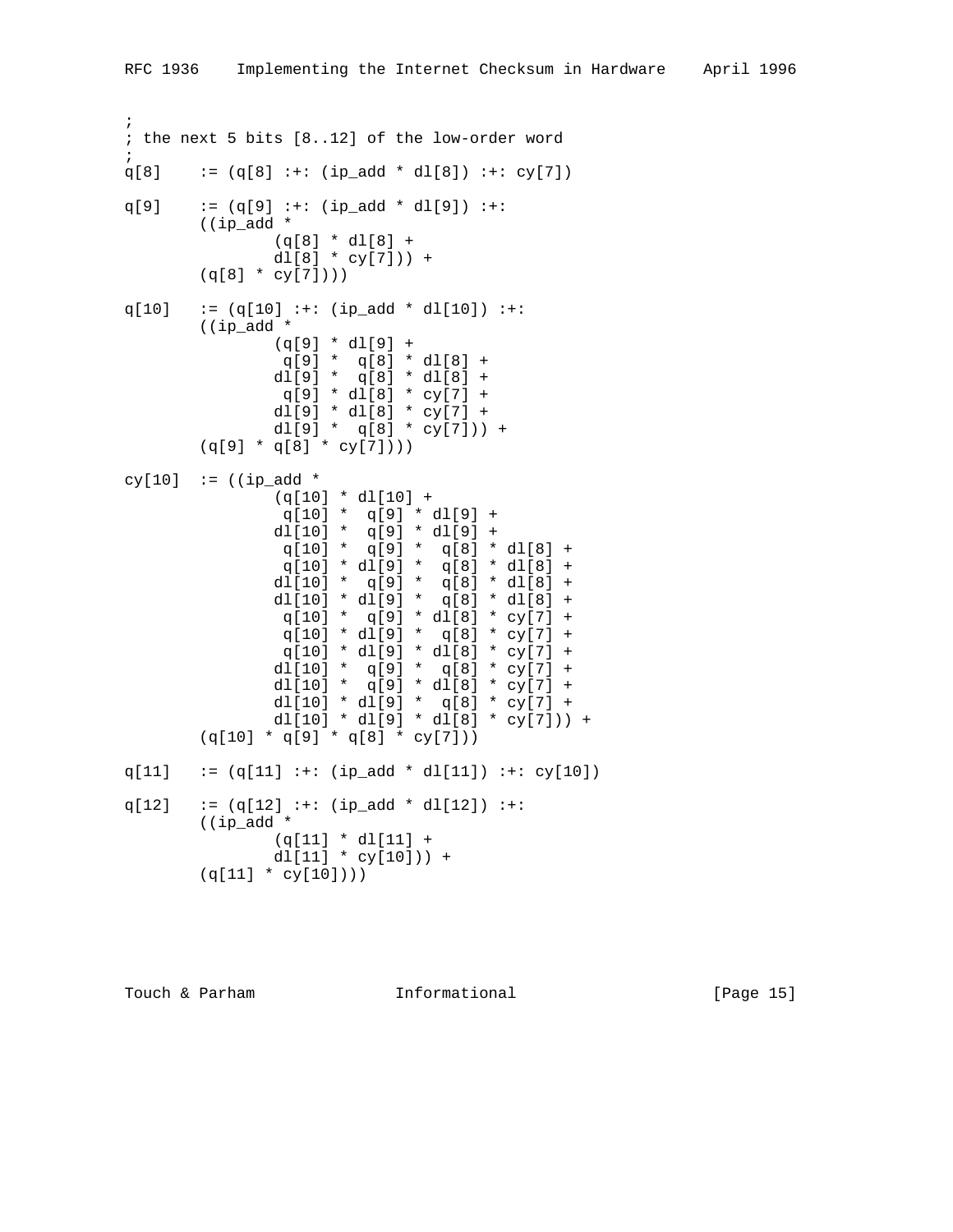```
;
; the final 3 bits [13..15] of the low-order word
;
q[13] := (q[13] :+: (ip\_add * d1[13]) :+: ((ip_add *
              (q[12] * d1[12] + q[12] * q[11] * dl[11] +
               dl[12] * q[11] * dl[11] +
               q[12] * d1[11] * cy[10] + dl[12] * dl[11] * cy[10] +
              dl[12] * q[11] * cy[10])) +
       (q[12] * q[11] * cy[10]))cy[13] := ((ip\_add * (i)) q[13] * dl[13] +
                q[13] * q[12] * dl[12] +
dl[13] * q[12] * dl[12] +
q[13] * q[12] * q[11] * dl[11] +
                q[13] * dl[12] * q[11] * dl[11] +
dl[13] * q[12] * q[11] * dl[11] +
dl[13] * dl[12] * q[11] * dl[11] +
               q[13] * q[12] * d1[11] * cy[10] +q[13] * dl[12] * q[11] * cy[10] +
                q[13] * dl[12] * dl[11] * cy[10] +
              dl[13] * q[12] * q[11] * cy[10] +
              dl[13] * q[12] * dl[11] * cy[10] +
              dl[13] * dl[12] * q[11] * cy[10] +
              dl[13] * dl[12] * dl[11] * cy[10])) +
       (q[13] * q[12] * q[11] * cy[10]))q[14] := (q[14] :+: (ip\_add * dl[14]) :+: cy[13])q[15] := (q[15] :+: (ip\_add * d1[15]) :+: ((ip_add *
               (q[14] * dl[14] +
              d1[14] * cy[13]) +
       (q[14] * cy[13]))cy[15] := (\text{ip\_add *})(q[15] * d1[15] +q[15] * q[14] * dl[14] +
dl[15] * q[14] * dl[14] +q[15] * d1[14] * cy[13] + dl[15] * dl[14] * cy[13] +
              dl[15] * q[14] * cy[13]) +
       (q[15] * q[14] * cy[13]))
```
Touch & Parham **Informational** [Page 16]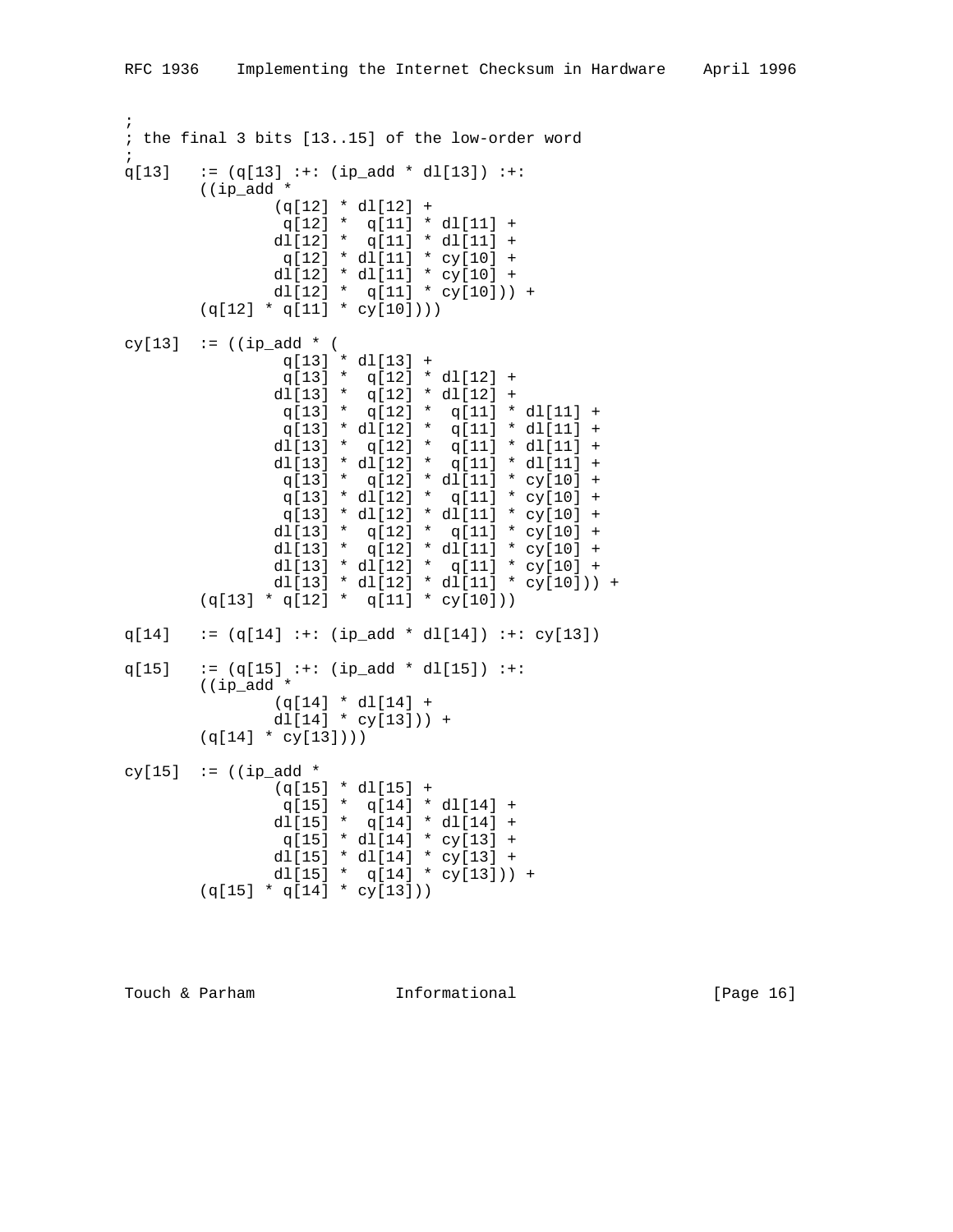```
; SUM THE HIGH-ORDER WORD
;
;
; the first 5 bits [16..20] of the high-order word
;
q[16] := (q[16] :+: (ip\_add * dl[16]) :+: cy[31])q[17] := (q[17] :+: (ip\_add * d1[17]) :+:
         ((ip_add *
                 (q[16] * dl[16] +
               dl[16] * cy[31]) +
         (q[16] * cy[31])))
q[18] := (q[18] :+: (ip\_add * d1[18]) :+: ((ip_add *
                 (q[17] * dl[17] +
                  q[17] * q[16] * dl[16] +
                 dl[17] * q[16] * dl[16] +
                q[17] * d1[16] * cy[31] + dl[17] * dl[16] * cy[31] +
               dl[17] * q[16] * cy[31]) +
        (q[17] * q[16] * cy[31]))cy[18] := ((ip_add *
                (q[18] * d1[18] + q[18] * q[17] * dl[17] +
                dl[18] * q[17] * dl[17] +
                  q[18] * q[17] * q[16] * dl[16] +
                  q[18] * dl[17] * q[16] * dl[16] +
                 dl[18] * q[17] * q[16] * dl[16] +
                 dl[18] * dl[17] * q[16] * dl[16] +
                 q[18] * q[17] * dl[16] * cy[31] +
                 q[18] * dl[17] * q[16] * cy[31] +
                 q[18] * dl[17] * dl[16] * cy[31] +
                dl[18] * q[17] * q[16] * cy[31] +
                dl[18] * q[17] * dl[16] * cy[31] +
                dl[18] * dl[17] * q[16] * cy[31] +
                dl[18] * dl[17] * dl[16] * cy[31])) +
        (q[18] * q[17] * q[16] * cy[31]))q[19] := (q[19] :+: (ip\_add * d1[19]) :+: cy[18])q[20] := (q[20] :+: (ip\_add * dl[20]) :+:
         ((ip_add *
                 (q[19] * dl[19] +
               dl[19] * cy[18]) +
         (q[19] * cy[18])))
```
Touch & Parham **Informational** [Page 17]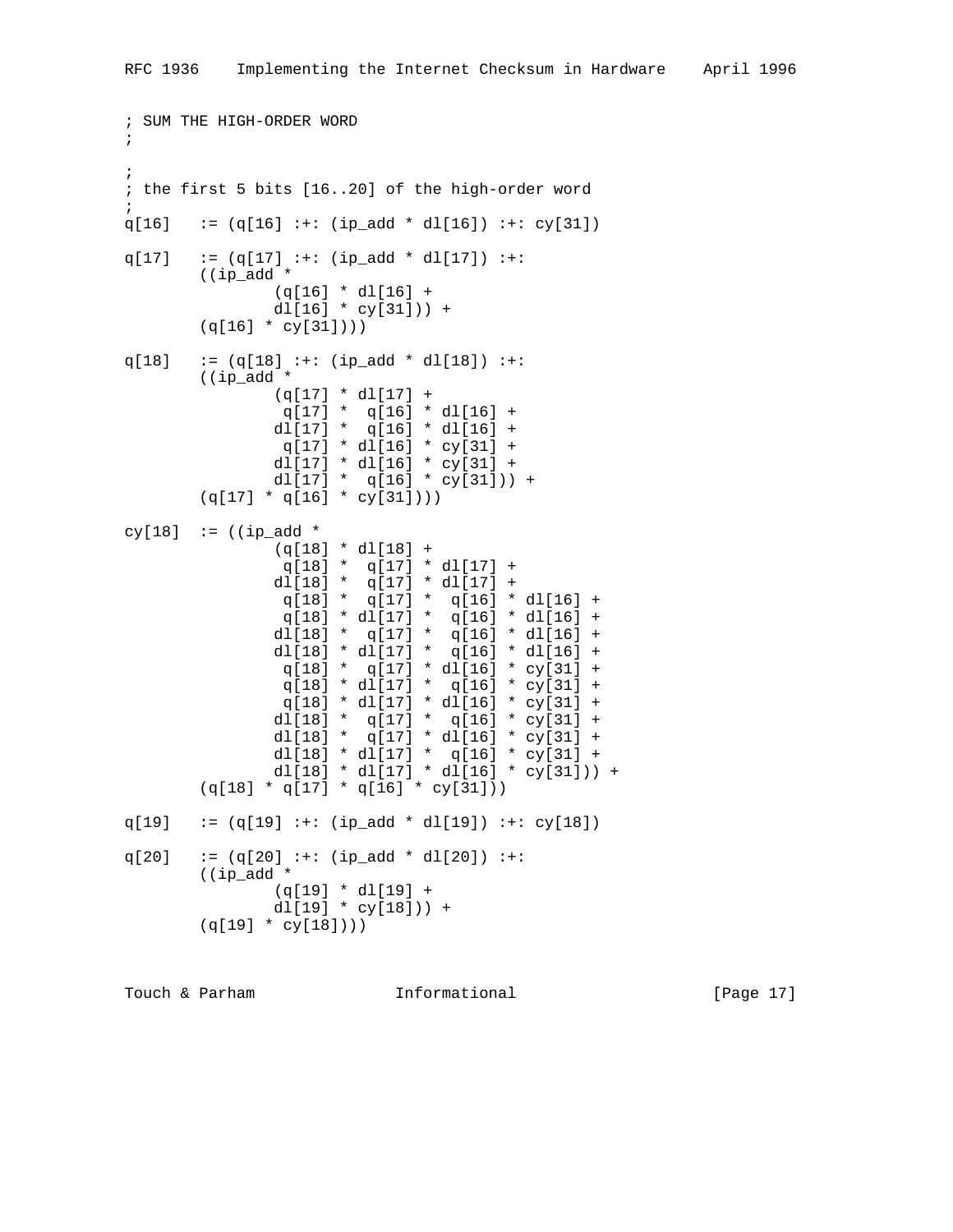; ; the next 3 bits [21..23] of the high-order word ;  $q[21]$  :=  $(q[21]$  :+:  $(ip\_add * d1[21])$  :+: ((ip\_add \*  $(q[20] * d1[20] +$  q[20] \* q[19] \* dl[19] + dl[20] \* q[19] \* dl[19] + q[20] \* dl[19] \* cy[18] + dl[20] \* dl[19] \* cy[18] + dl[20] \* q[19] \* cy[18])) +  $(q[20] * q[19] * cy[18]))$ cy[21]  $:= ((ip\_add * (i))$  q[21] \* dl[21] + q[21] \* q[20] \* dl[20] +  $dl[21] * q[20] * dl[20] +$ q[21] \* q[20] \* q[19] \* dl[19] + q[21] \* dl[20] \* q[19] \* dl[19] + dl[21] \* q[20] \* q[19] \* dl[19] + dl[21] \* dl[20] \*  $q[19]$  \* dl[19] + q[21] \* q[20] \* dl[19] \* cy[18] + q[21] \* dl[20] \* q[19] \* cy[18] + q[21] \* dl[20] \* dl[19] \* cy[18] + dl[21] \* q[20] \* q[19] \* cy[18] + dl[21] \*  $q[20]$  \* dl[19] \* cy[18] + dl[21] \* dl[20] \* q[19] \* cy[18] + dl[21] \* dl[20] \* dl[19] \* cy[18])) + (q[21] \* q[20] \* q[19] \* cy[18]))  $q[22]$  :=  $(q[22]$  :+:  $(ip\_add * d1[22])$  :+:  $cy[21])$  $q[23]$  :=  $(q[23]$  :+:  $(ip\_add * d1[23])$  :+: ((ip\_add \* (q[22] \* dl[22] +  $d1[22]$  \*  $cy[21])$  +  $(q[22] * cy[21]))$ cy[23]  $:=$  ((ip\_add \*  $(q[23] * d1[23] +$ q[23] \* q[22] \* dl[22] + dl[23] \*  $q[22]$  \* dl[22] + q[23] \* dl[22] \* cy[21] + dl[23] \* dl[22] \* cy[21] + dl[23] \* q[22] \*  $cy[21])$  +  $(q[23] * q[22] * cy[21]))$ 

Touch & Parham **Informational** [Page 18]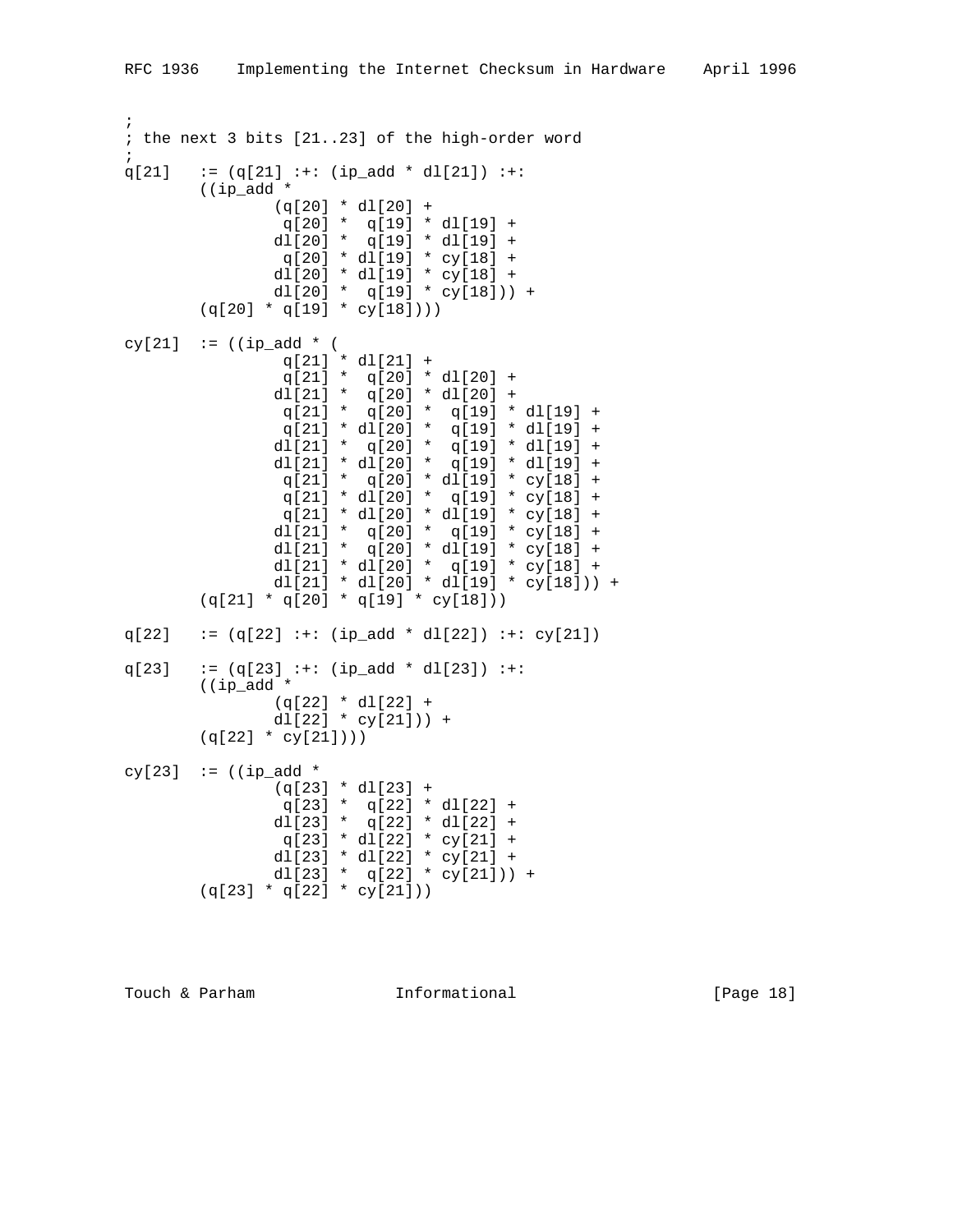; ; the next 5 bits [24..28] of the high-order word ;  $q[24]$  :=  $(q[24]$  :+:  $(ip\_add * dl[24])$  :+:  $cy[23])$  $q[25]$  :=  $(q[25]$  :+:  $(ip\_add * d1[25])$  :+: ((ip\_add \*  $(q[24] * d1[24] +$  $dl[24] * cy[23])$  +  $(q[24] * cy[23]))$  $q[26]$  :=  $(q[26]$  :+:  $(ip\_add * d1[26])$  :+: ((ip\_add \*  $(q[25] * d1[25] +$ q[25] \* q[24] \* dl[24] +  $dl[25]$  \*  $q[24]$  \*  $dl[24]$  + q[25] \* dl[24] \* cy[23] + dl[25] \* dl[24] \* cy[23] + dl[25] \* q[24] \* cy[23])) +  $(q[25] * q[24] * cy[23]))$ cy[26]  $:=$  ((ip\_add \* (q[26] \* dl[26] +  $q[26] * q[25] * d1[25] +$  $d1[26] * q[25] * d1[25] +$ q[26] \* q[25] \* q[24] \* dl[24] + q[26] \* dl[25] \* q[24] \* dl[24] + dl[26] \* q[25] \* q[24] \* dl[24] + dl[26] \* dl[25] \* q[24] \* dl[24] +  $q[26]$  \*  $q[25]$  \* dl[24] \* cy[23] +  $q[26] * d1[25] * q[24] * cy[23] +$  q[26] \* dl[25] \* dl[24] \* cy[23] + dl[26] \* q[25] \* q[24] \* cy[23] + dl[26] \*  $q[25]$  \* dl[24] \* cy[23] + dl[26] \* dl[25] \* q[24] \* cy[23] + dl[26] \* dl[25] \* dl[24] \* cy[23])) +  $(q[26] * q[25] * q[24] * cy[23]))$  $q[27]$  :=  $(q[27]$  :+:  $(ip\_add * dl[27])$  :+:  $cy[26])$ q[28]  $:= (q[28] :+: (ip\_add * d1[28]) :+:$  ((ip\_add \* (q[27] \* dl[27] + dl $[27]$  \* cy $[26]$ ) +  $(q[27] * cy[26]))$ 

Touch & Parham **Informational** [Page 19]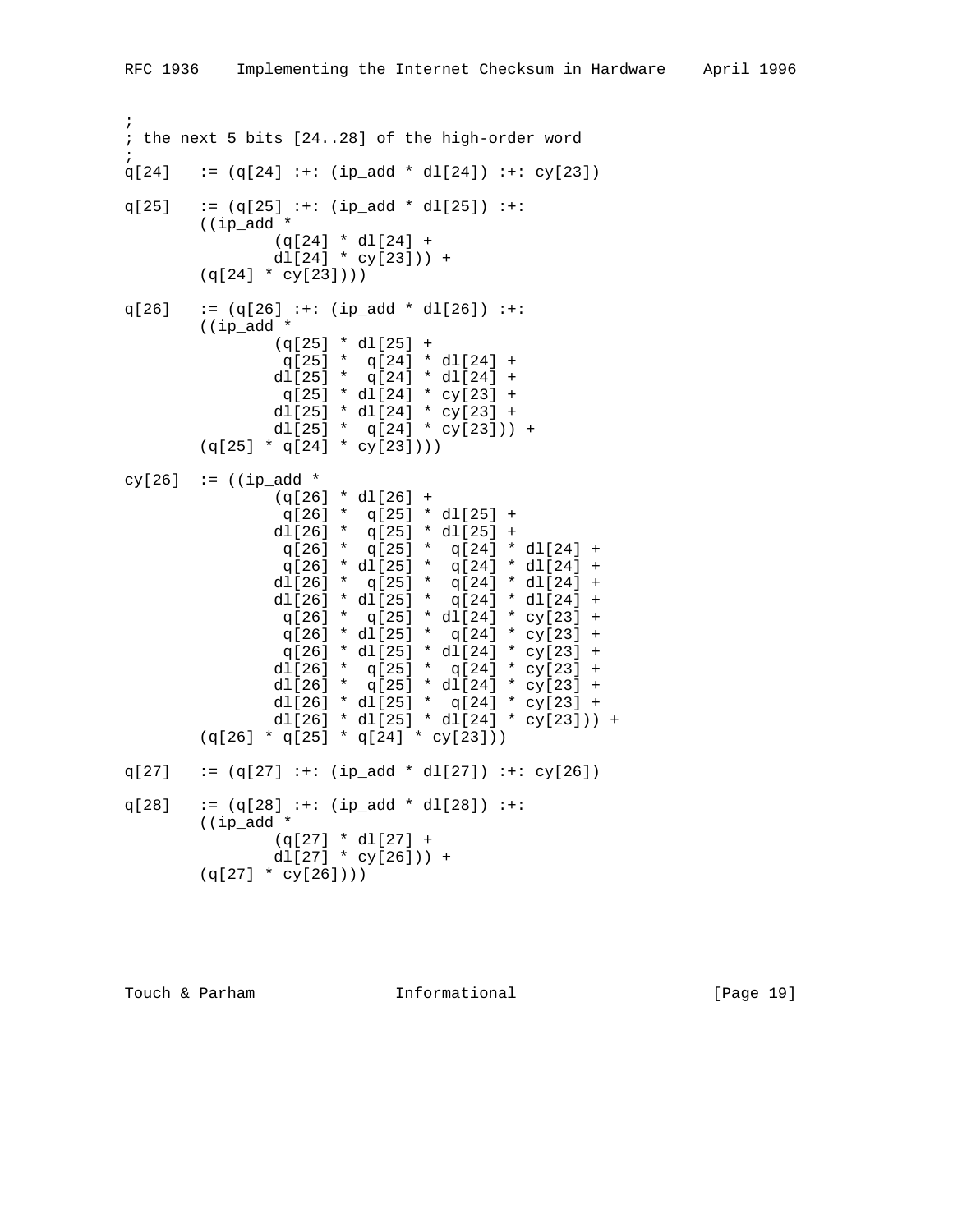```
;
; the final 3 bits [29..31] of the high-order word
;
q[29] := (q[29] :+: (ip\_add * d1[29]) :+:
        ((ip_add *
               (q[28] * d1[28] + q[28] * q[27] * dl[27] +
                dl[28] * q[27] * dl[27] +
                q[28] * dl[27] * cy[26] +
                dl[28] * dl[27] * cy[26] +
               dl[28] * q[27] * cy[26])) +
       (q[28] * q[27] * cy[26]))cy[29] := ((ip\_add * (i)) q[29] * dl[29] +
                 q[29] * q[28] * dl[28] +
dl[29] * q[28] * dl[28] +q[29] * q[28] * q[27] * dl[27] +
                 q[29] * dl[28] * q[27] * dl[27] +
dl[29] * q[28] * q[27] * dl[27] +
dl[29] * dl[28] * q[27] * dl[27] +
                q[29] * q[28] * dl[27] * cy[26] +
                q[29] * dl[28] * q[27] * cy[26] +
                q[29] * dl[28] * dl[27] * cy[26] +
               dl[29] * q[28] * q[27] * cy[26] +
                dl[29] * q[28] * dl[27] * cy[26] +
                dl[29] * dl[28] * q[27] * cy[26] +
              dl[29] * dl[28] * dl[27] * cy[26])) +
       (q[29] * q[28] * q[27] * cy[26]))q[30] := (q[30] :+: (ip\_add * d1[30]) :+: cy[29])q[31] := (q[31] :+: (ip\_add * d1[31]) :+: ((ip_add *
                (q[30] * dl[30] +
              dl[30] * cy[29]) +
        (q[30] * cy[29])))
cy[31] \mathbf{r} = ((ip\_add * (q[31] * dl[31] +
q[31] * q[30] * dl[30] +
dl[31] * q[30] * dl[30] +
                q[31] * dl[30] * cy[29] +
               dl[31] * dl[30] * cy[29] +
               dl[31] * q[30] * cy[29])) +
        (q[31] * q[30] * cy[29]))
```
Touch & Parham **Informational** [Page 20]